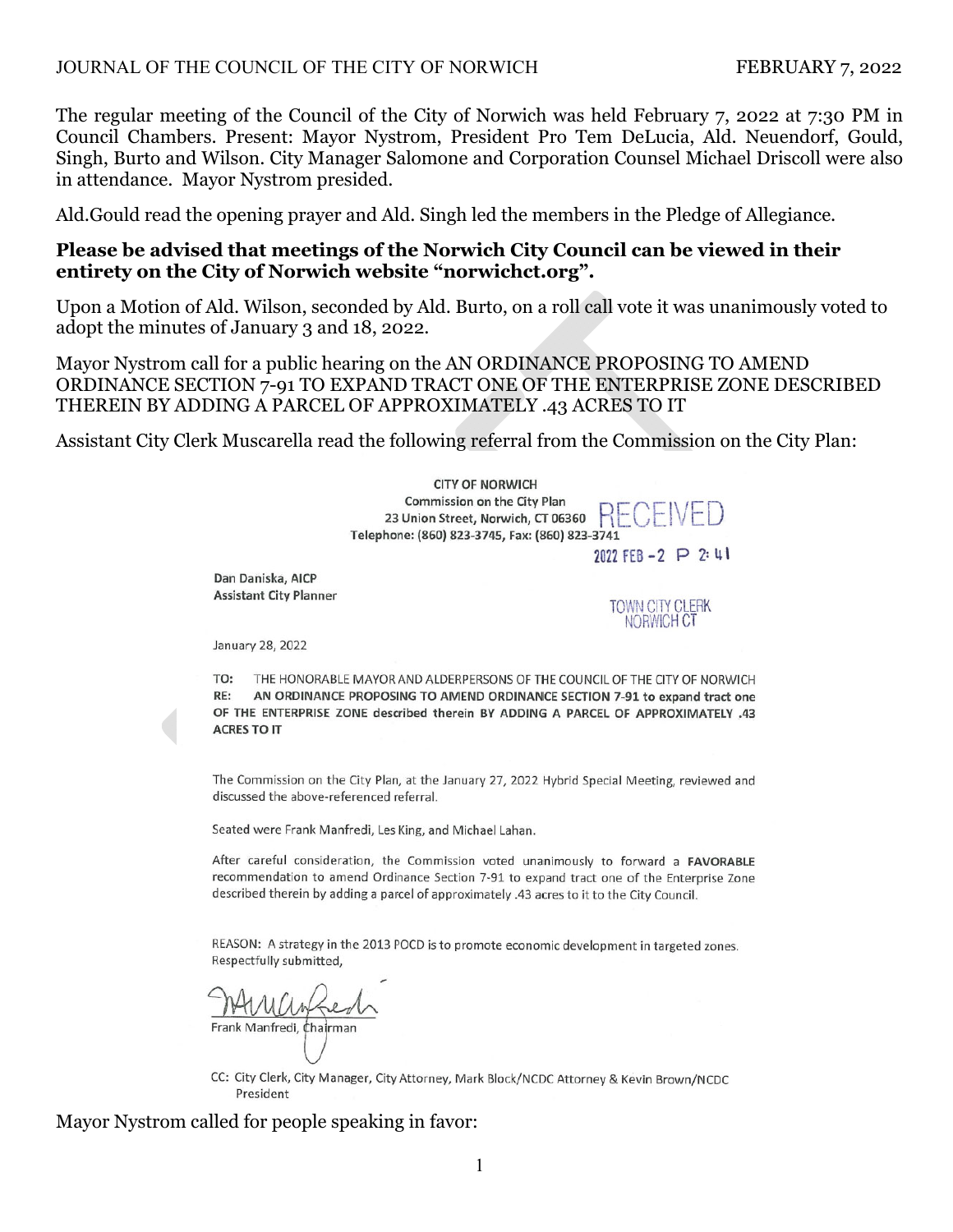#### Michael Franklin – President of Riverheights Development Inc. – submitted the statement below prior the meeting to be added to these minutes.

Good Evening, and thanks for the opportunity to discuss a new investment in Norwich.

We are prepared to make a \$10-11 million dollar investment and we head your assistance to do it.



Since 2010, we've owned the Villas at Riverheights, an approved 52<sup>2</sup> tinit condominium project. Although to date we've invested over \$3.0 million in the project, in  $2014$ because the market was so eroded, we consciously stopped additional construction of the condominiums. When we originally purchased the property, the former City of Norwich Assessor informed us that our entire project was located in an "Enterprise Zone." To our surprise, we recently learned that a very small portion of our project, at 23 Thermos Ave, was not located in the "Enterprise Zone." [See attached letter from the former City of Norwich Assessor dated March 31, 2011]

Tonight, we are asking that the City Council consider the Resolution, which will be read into the record this evening, requesting a "Modification of the Enterprise Zone boundary to INCLUDE the .4 tenths of an acre of 23 Thermos within the 4.2 acre Riverheights property." Norwich City Assessor Bill Lee has informed me that the City of Norwich can administratively adjust the EZ boundary to include 23 Thermos Ave into the Enterprise Zone by said resolution.

The ultimate goal of an Enterprise Zone tax abatement program is to increase the Norwich tax base through incentives. Over the past year and a half, working closely with the City planning team, we redesigned the Villas project into a quality rental community of 57 units with beautiful views of the Thames River. As one can see the location of building #2 is partially situated on 23 Thermos Ave, and the remainder of the building in the EZ

Our redesigned project was carefully planned with buildings suited for this particularly difficult site affording maximum views for all its residents. If the 23 Thermos parcel is not granted Enterprise Zone status, the entire project will need to be re-designed and the buildings' assessment status will be downgraded, as at least 40%-50% of the residents' river views will be lost.

There is a great deal more information I would like to share with the City Council prior to a vote on this matter on January 18<sup>th</sup>, however since my time is limited this evening, I would like to meet with you, individually or as a group, so I can provide full details of the background, our redesign, and answer any questions you may have; and detail the some economic and social benefits our investment in the Villas at Riverheights will have for the City of Norwich.

Thank you.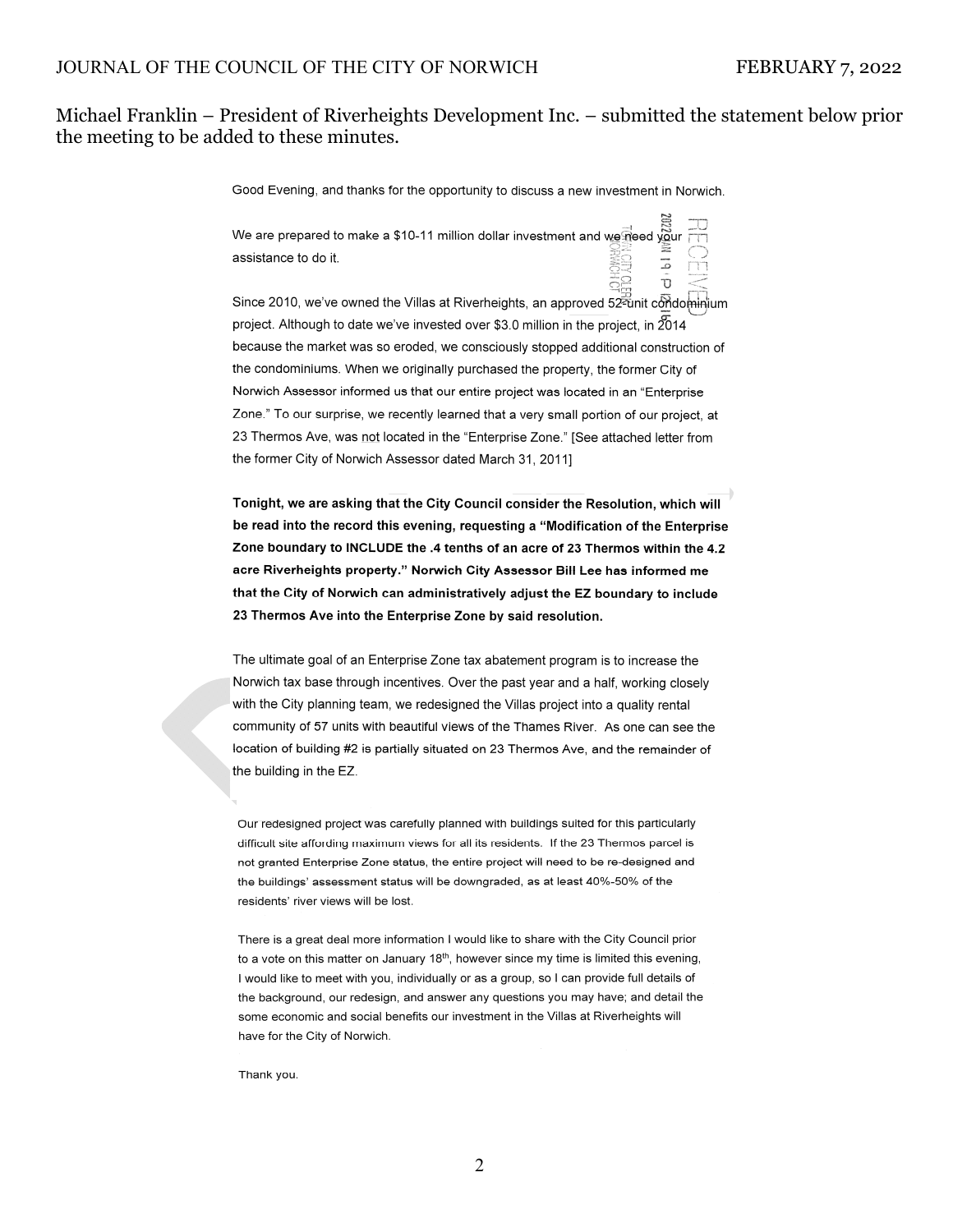Mayor Nystrom called for people speaking in opposition: None

There being no further speakers Mayor Nystrom declared the public hearing closed.

Upon a motion of Ald. Wilson , seconded by Ald. Singh, on a roll call vote it was unanimously voted to waive the reading of the full text and incorporate it into the minutes this ordinance being given its second reading.

Upon a motion of Ald. Wilson , seconded by Ald. Singh, on a roll call vote it was unanimously voted to put the following ordinance introduced by Mayor Nystrom and President Pro Tem DeLucia and Ald. Gould on the floor.

#### **AN ORDINANCE PROPOSING TO AMEND ORDINANCE SECTION 7-91 TO EXPAND TRACT ONE OF THE ENTERPRISE ZONE DESCRIBED THEREIN BY ADDING A PARCEL OF APPROXIMATELY .43 ACRES TO IT**

**WHEREAS**, Ordinance No 1003, titled "An Ordinance Creating an "Enterprise Zone" and "Fixing Assessments on Properties Contained Within Such Zone" was adopted by the Council on October 4, 1982 pursuant to the Connecticut General Statute § 32-70 and is codified as Section 7-91 of the Norwich Code of Ordinances; and

**WHEREAS**, Ordinance No 1003 divided the Enterprise Zone it established into three (3) sections or tract for purposes of description; and

**WHEREAS**, Tract One is described in Ordinance No 1003 as:

"TRACT ONE – A long narrow strip of land that is bounded on the north by the Laurel Hill Bridge; on the south by the southerly line of the currently-zone I-1 district (which is also the southerly property line of the King Seeley Thermos); on the west by the Thames River; and on the east by the real property lines of lots located on the easterly side of Laurel Hill Avenue; and

**WHEREAS**, certain properties located to the east and west of Thermos Avenue are included in Tract One but a property located at 23 Thermos Avenue, which was designated as lots 49, 55, and 56 on a map prepared for the Norwich Industrial Improvement Corporation recorded in the Book of Maps volume 2, page 36 of the Norwich Land Records and now identified as Map 1, Block 1, Lot 1 on the Assessor's record, is not; said parcel being located on the east side of Thermos Avenue and now under common ownership with certain continuous parcels located in Tract One which are north and east of it; and

**WHEREAS**, the Council finds it will promote development in the Enterprise Zone and be in the best interest of the City of Norwich to seek to add to Tract One of this Enterprise Zone the property located at 23 Thermos Avenue which is more particularly described as follows:

A certain tract or parcel of land situated in the Town of Norwich, County of New London, State of Connecticut, depicted as Lot 1 of Assessor's Map 125, Block 1 and being more particularly described as follows:

Beginning at a point on the northerly line of the southerly portion of Thermos Avenue, said point lying S 86º 18' 36" W a distance of 90.68 feet from the southwesterly corner of land now or formerly of Hector J. & Lydia P. Ricafranca and running thence S 86º 18' 36" W a distance of 136.67 feet to a point of non-tangent curve to the right having a radius of 12.68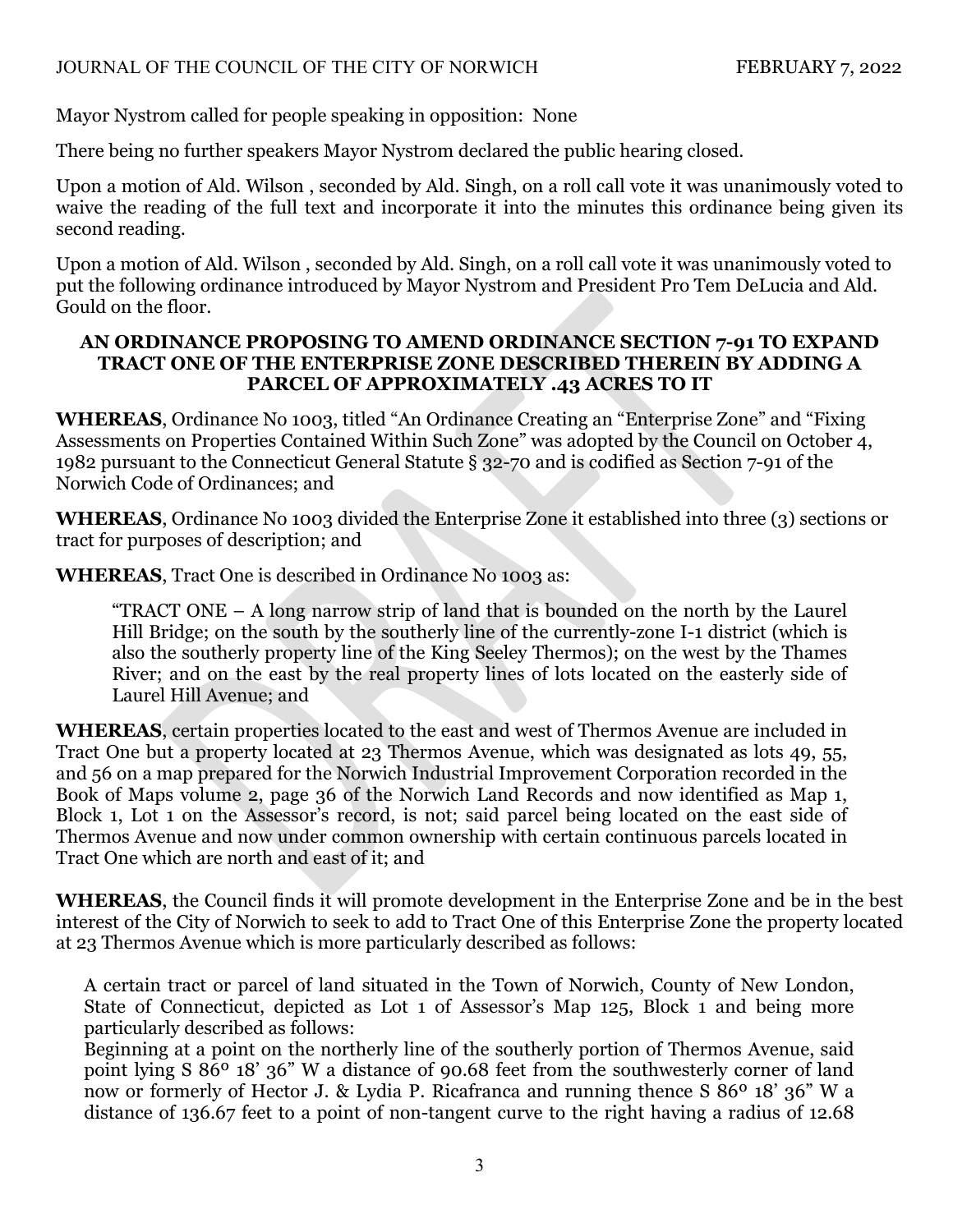feet; thence northwesterly along the arc of said curve a distance of 21.86 feet, the chord bearing of said curve being N 44'  $58'$  32" W a chord distance of 19.25 feet; thence N  $0^{\circ}$  30' 46" E a distance of 98.27 feet to a point, these first three courses running by and along the northerly and easterly line of Thermos Avenue; thence S 86<sup>o</sup> 26' 24" E a distance of 105.23 feet to a point; thence N  $3^{\circ}$  33'  $36^{\circ}$  E a distance of 49.85 feet to a point; thence S  $86^{\circ}$  26' 24" E a distance of 50.00 feet to a point; thence S  $3^{\circ}$   $33'$   $36''$  W a distance of 143.48 feet to the point of beginning on Thermos Avenue, these last four courses bounded northerly, westerly, northerly and easterly by land now or formerly of Riverheights Development, Inc.

Containing  $18,180 \pm SF$  or 0.417 acre.

Being depicted on the plan entitled "Condominium Development The Villas at Riverheights, Thermos Avenue, Norwich, Connecticut. Scale: 1"=30', December 20, 2007" and filed as Map CC#48 in the Norwich Land Records.

**NOW, THEREFORE, BE IT ORDAINED BY THE COUNCIL OF THE CITY OF NORWICH**, that City Manager John Salomone, with such assistance as he may require, be authorized and directed to make application on behalf of the City of Norwich to the Commissioner of Economic and Community Development pursuant to Chapter 585 of the Connecticut General Statutes to seek inclusion of the property identified as 23 Thermos Avenue within Tract One of the Enterprise Zone established by Ordinance 1003, Section 7-91 of the Norwich Code of Ordinances; and

**BE IT FURTHER ORDAINED BY THE COUNCIL OF THE CITY OF NORWICH**, that if an approval to incorporate 23 Thermos Avenue is received from the Commissioner of Economic and Community Development, the description of Tract One of the Enterprise Zone as set out in Ordinance § 7-91 be amended to include the property identified as Map 1, Block 1, Lot 1 and known as 23 Thermos Avenue within and made a part of Tract One; and

**BE IT FURTHER ORDAINED BY THE COUNCIL OF THE CITY OF NORWICH**, that if such approval is received, the maps utilized by the city depicting the Tract One portion of this Enterprise Zone be corrected to include 23 Thermos Avenue. Motion passes on a roll call vote of 7-0.

Upon a motion of Ald. Burto, seconded by Ald. Singh, it was unanimously voted on a roll call vote to accept the Audit report presentation by Ron Nossek of CliftonLarsonAllen LLP.

# [Audit Presentation](https://www.norwichct.org/DocumentCenter/View/8011/2021-Audit-Results-Presentation)

Upon a motion of Ald. Wilson, seconded by Ald. Gould, it was unanimously voted on a roll call vote to accept the resignation of Paul Zinewicz from the Norwich Tennis Committee and thanking him for his service.

Upon a motion of Ald. Gould, seconded by Ald. Singh, it was unanimously voted on a roll call vote to accept the resignation of Tucker Braddock from the Board of Review Dangerous Buildings, Community Development Advisory Committee, Redevelopment Agency and Rehabilitation Review Committee and thanking him for his service.

Upon a motion of Ald. Gould, seconded by Ald. Wilson, it was unanimously voted on a roll call vote to accept the resignation of Jeff Blinderman from the Recreation Committee and thanking him for his service.

Upon a motion of Ald. Gould, seconded by Ald. Burto, it was unanimously voted on a roll call vote to accept the Annual Report 2021 for Persons with Disabilities.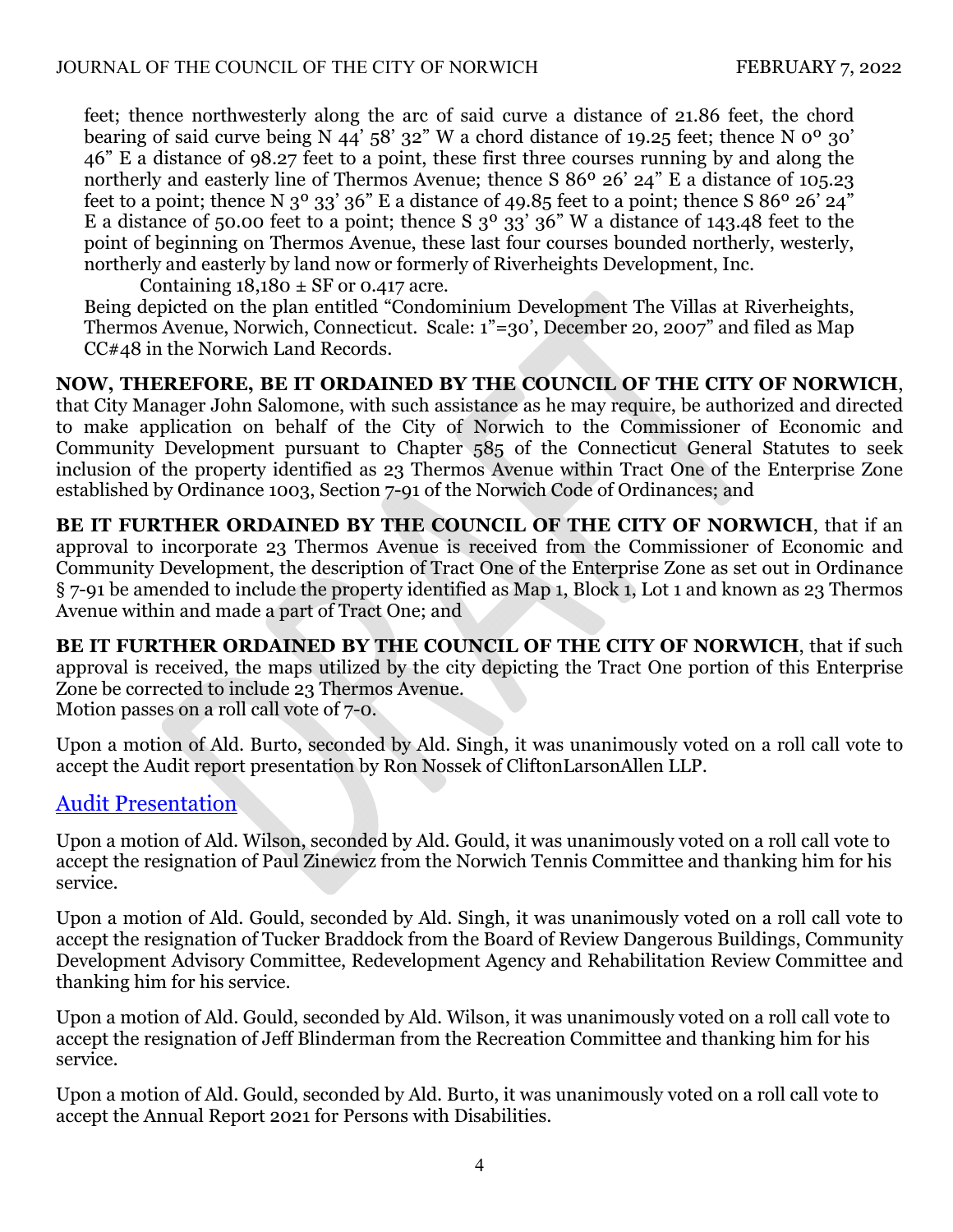Commission for Persons with Disabilities

Annual Report 2021

The Commission was not able to meet in person this year due to restrictions on gathering during COVID-19, and the inability to meet the guorum. The commission held a meeting at City Hall once during 2021. The City later informed us that this meeting was not legitimate due to not having enough members to meet the quorum.

In the upcoming year, the Commission will be working towards recruiting new members. We will continue to work with Norwich Public Utilities on acquiring and setting up wheelchair charging stations at key places around the City. We also plan to create programs in October 2022 for Disabilities Awareness Week.



Upon a motion of Ald. Singh, seconded by Ald. Wison, it was unanimously voted on a roll call vote to accept the report from the Commission on the City Plan of the City of Norwich, pursuant to Section 8- 24 of the General Statutes and Chapter XV, Section 4 of the Norwich City Charter regarding AN ORDINANCE PROPOSING TO AMEND ORDINANCE SECTION 7-91 TO EXPAND TRACT ONE OF THE ENTERPRISE ZONE DESCRIBED THEREIN BY ADDING A PARCEL OF APPROXIMATELY .43 ACRES TO IT

#### **CITY MANAGERS REPORT**

**To:** Mayor Nystrom and members of the City Council

**From:**  John Salomone, City Manager

**Subject:** City Manager's Report

**Date:** February 7, 2022

Meetings attended were with State representatives and legislators, Southeastern Council of Governments (SCCOG), Connecticut Conference of Municipalities, (CCM), NPU‐City Coordination meeting, Standard & Poor's Bond Rating call who affirmed the City's AA/stable rating, Emergency Operations Center (EOC) for the Blizzard of 2022 and the first of 2 Goal Setting Sessions.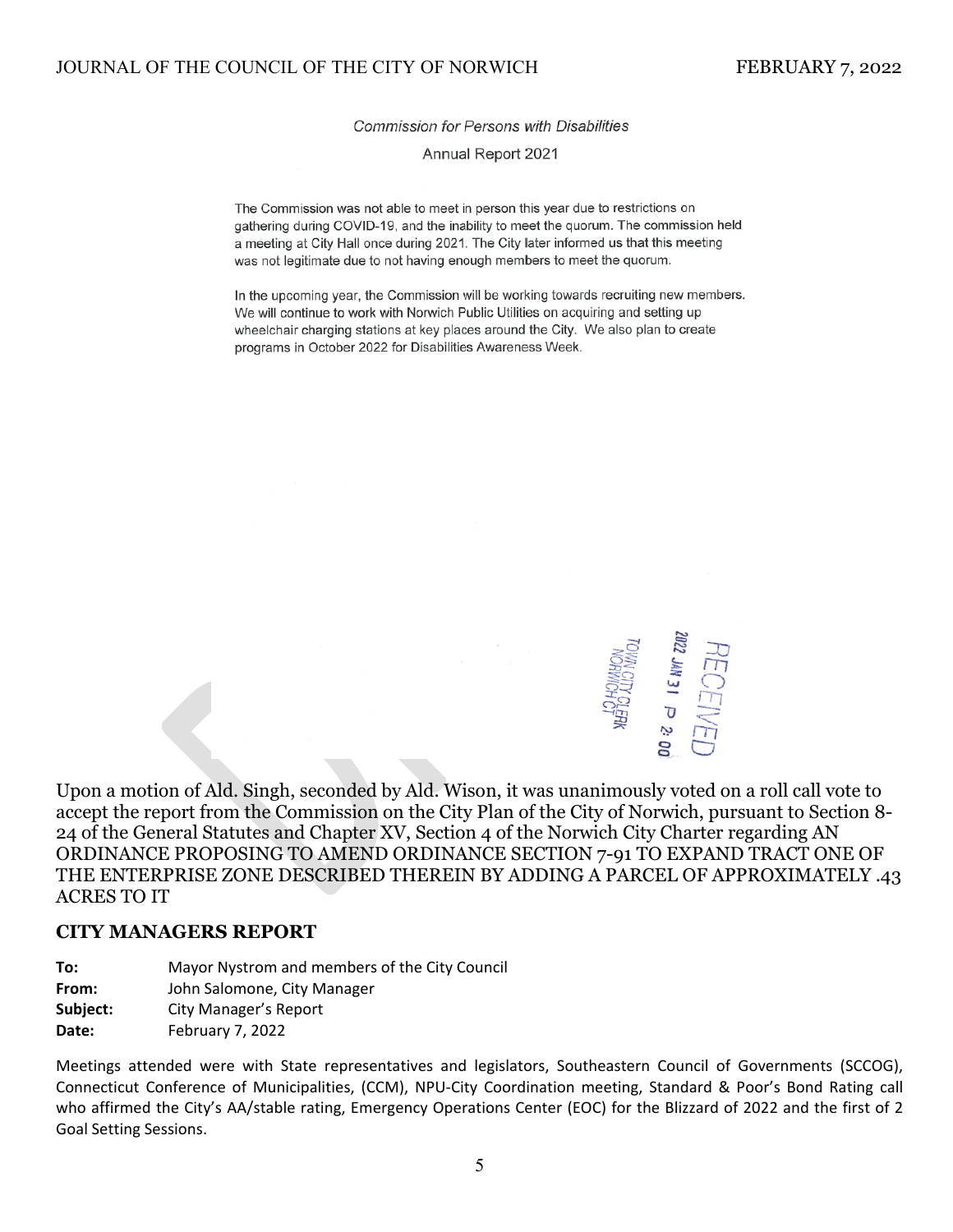## JOURNAL OF THE COUNCIL OF THE CITY OF NORWICH FEBRUARY 7, 2022

Through Thursday February 3rd, Norwich Public Works, (NPW), has responded to ten winter weather events this season. While most of these have had little accumulation, there has been a moderate amount of icing, which required numerous treatments. Two of these storms have been significant, one on January  $7<sup>th</sup>$ , which dropped about 7 inches of snow, and the recent Blizzard of 2022, on Saturday January 29<sup>th</sup>, which dumped about 22 inches of snow on Norwich. This latest storm was an all hands on deck situation. Plows started in the very early morning hours Saturday, and continued on their routes until about noon on Sunday. The Fleet Mechanics and the Building Maintenance people were all in for the duration of the storm. Approximately 300 tons of salt were used for this storm, bringing the season's total usage to about 1000 tons, still less than half of a typical winter. The post blizzard clean-up included four days of snow removal from the Downtown, Greeneville, and Taftville streets. The purpose of this clean-up is to make the streets safer for both vehicles and pedestrians. Most of this work has been done on regular time, incurring minimal additional overtime costs. Thanks to the Norwich Police, who proactively enforced the parking ban, both during the storm, and for post storm clean‐ up activities, and NPU who has provided a large ten wheel dump truck, and driver, for the clean‐up. While the costs of responding to these ten storms was significant, in the neighborhood of \$150,000, this is something we budget for. As long as the next two months are not out of the ordinary, we should be in a satisfactory position from a budgetary standpoint.

The City's Community Development Office is accepting Community Development Block Grant (CDBG) applications until 4 pm Thursday, February 10, 2022 for the upcoming program year and anticipate \$876,317 in federal funding. Additional information is available on their website.

Governor Lamont's announced the fourth round of Community Connectivity Grants and Norwich will be awarded \$599,887 for the installation of 0.6 mile of sidewalks along West Town Street which will improve pedestrian safety.

Congratulations to Norwich Human Services who were recognized by the NAACP with the Roberstine Duncan Memorial Award, along with the Unitarian Universalist Church of Norwich for their work serving the citizens of Norwich during the pandemic. The award included a Certificate of Special Recognition from Senator Richard Blumenthal and the award was presented to the Norwich Human Services team by Senator Cathy Osten and Representative Kevin Ryan.

I have attached Norwich Community Development Corporation (NCDC) Annual Report for year‐end December 31, 2021.

## **NCDC [Annual](https://www.norwichct.org/DocumentCenter/View/8012/2021-Annual-Report-NCDC) Report**

Mayor Nystrom called for citizen comment on resolutions.

There were no speakers.

Mayor Nystrom declared citizen comment closed.

Upon a motion of Ald. Singh, seconded by Ald. Burto, on a roll call vote it was unanimously voted to put the following resolution introduced by Ald. Gould, Burto and Wilson on the floor.

Upon a motion of President Pro Tem DeLucia, seconded by Ald. Singh, on a roll call vote it was unanimously voted to refer the following resolution to the Appoint/Reappoint Committee.

Upon a motion of Ald. Gould, seconded by Ald. Wilson, on a roll call vote it was unanimously voted to request to expand the above referral to include the following resolutions #1 thru #6.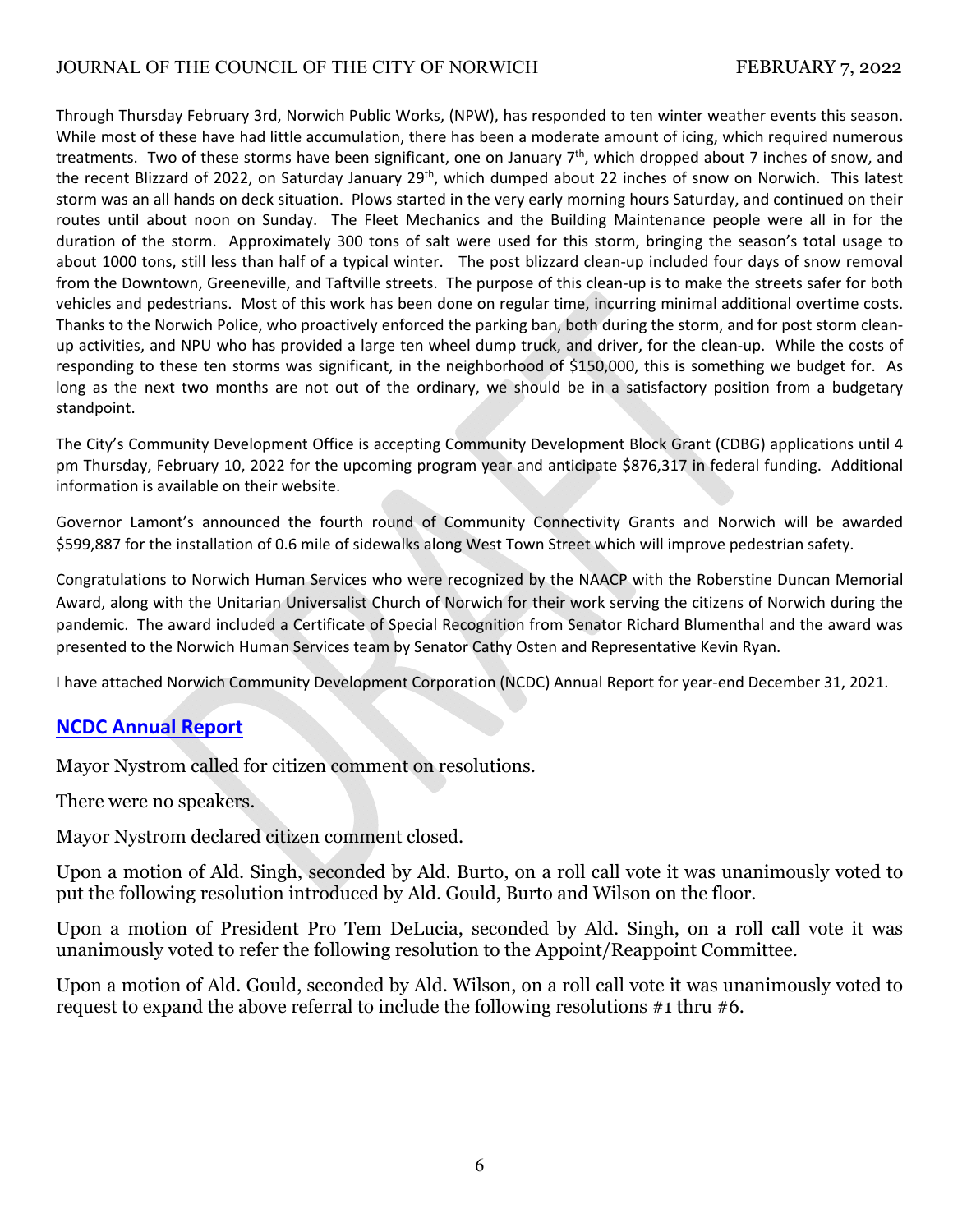## **Resolution #1**

**BE IT RESOLVED** that the below named be re-appointed as a **regular member** of the Uncas Health District with a term to expire on January 09, 2024 or until a successor is appointed:

> Frank J. Jacaruso, Jr. (D) Rebecca Melucci (U)

**BE IT RESOLVED** that the below named be appointed as a **regular member** of the Uncas Health District with a term to expire on January 09, 2023 or until a successor is appointed:

> Jose-Michael Gonzalez (D) Pam Aubin (D)

## **Resolution #2**

**BE IT RESOLVED** that the below named be re-appointed as **regular member** of the Mohegan Park Improvement and Development Advisory Committee with a term to expire on December 31, 2022 or until a successor is appointed:

| Rebecca Melucci | (U) |
|-----------------|-----|
| Judith Magnano  | (U) |

**BE IT RESOLVED** that the below named be appointed as a **regular member** of the Mohegan Park Improvement and Development Advisory Committee with a term to expire on December 31, 2022 or until a successor is appointed:

| Marianne Nicholas    | (D) |
|----------------------|-----|
| <b>Robert Harris</b> | (R) |

# **Resolution #3**

**BE IT RESOLVED** that the below named be reappointed as a **regular member** of the Norwich Ice Arena Authority with a term to expire on April 01, 2023 or until a successor is appointed:

Mark Sicuso (D)

## **Resolution #4**

**BE IT RESOLVED** that the below named be appointed as a **regular member** of the Southeastern CT Water Authority with a term to expire on September 1, 2024 or until a successor is appointed:

Christopher Seery (D)

## **Resolution #5**

**BE IT RESOLVED** that the below named be appointed as an **alternate member** to the Historic District Commission with a term to expire on December 31, 2024 or until a successor is appointed:

Peter Jacob Stahl (R)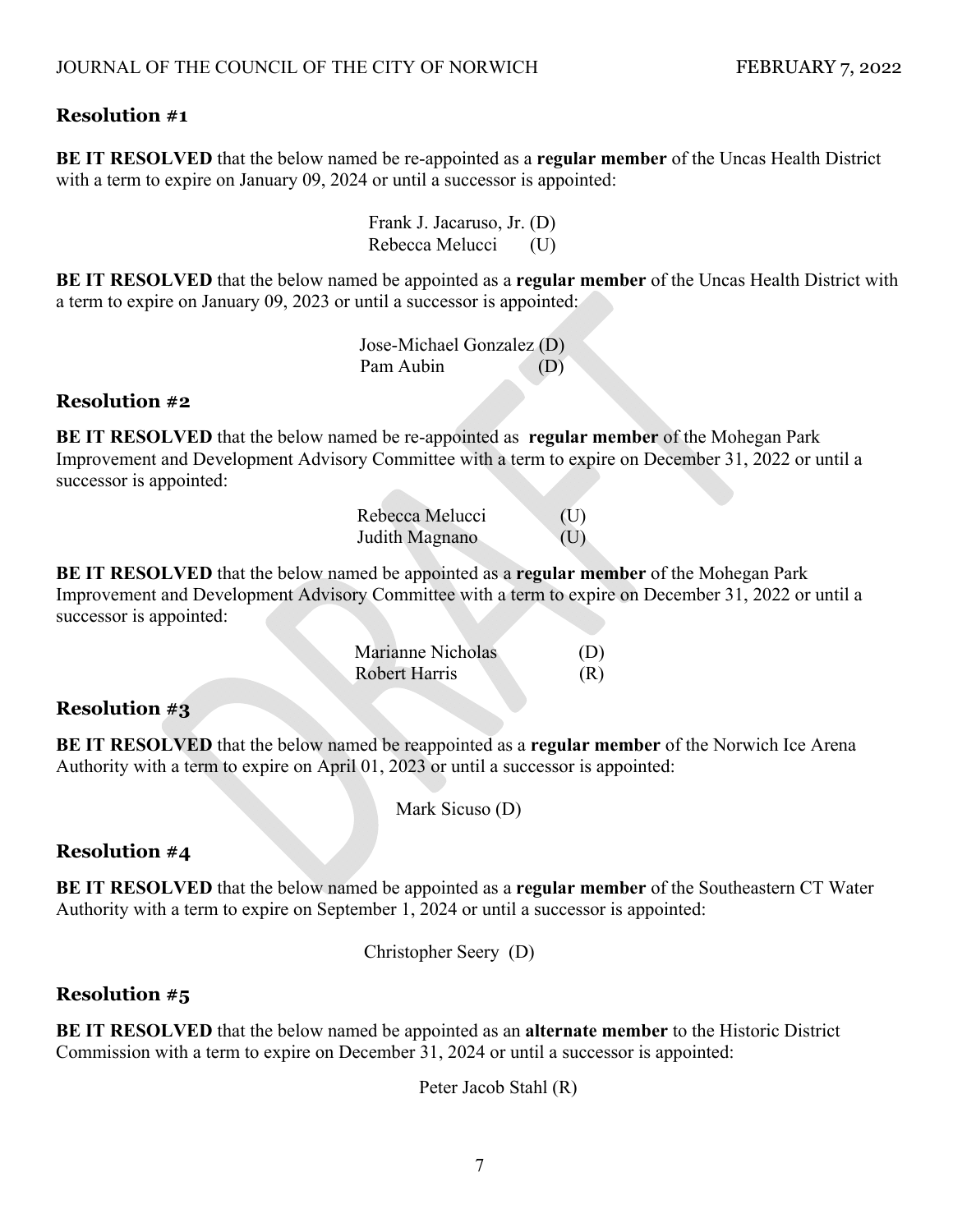# **Resolution #6**

**BE IT RESOLVED** that the below named be appointed as a **regular member** of the Recreation Advisory Board with a term to expire on March 15, 2023 or until a successor is appointed:

Jeffrey R. Brown (U)

On a roll call vote motion passes unanimously.

Upon a motion of Ald. Wilson, seconded by Ald. Burto, on a roll call vote it was unanimously voted to adopt the following resolution introduced by City Manager John Salomone.

**WHEREAS,** the Finance Department selected the proposal by the certified public accounting firm of Blum, Shapiro & Company, P.C. with request for proposals number 18-08 to perform the audits for the fiscal years ending June 30th 2018 through 2022; and

**WHEREAS,** CliftonLarsonAllen LLP acquired Blum, Shapiro & Company, P.C. effective January 1, 2021; and

**WHEREAS,** Connecticut General Statutes §§7-391 through 397 require each municipality to file financial statements prepared in accordance with generally accepted accounting principles and audited by an independent public accountant in accordance with generally accepted auditing standards by December 31<sup>st</sup>; unless an extension is granted by the Connecticut Office of Policy & Management; and

**WHEREAS,** the independent auditor must be appointed by the "appointing authority" on or before May 31<sup>st</sup>; and

**WHEREAS,** the Council of the City of Norwich is the appointing authority for the City of Norwich.

**NOW, THEREFORE, BE IT RESOLVED BY THE COUNCIL OF THE CITY OF NORWICH,** that the accounting firm of CliftonLarsonAllen LLP be and hereby is, appointed to perform the regular general audit for the City of Norwich for fiscal year 2021-22.

Upon a motion of Ald. Wilson, seconded by Ald. Burto, on a roll call vote it was unanimously voted to put the following resolution introduced by Ald. Gould, Burto and Wilson on the floor.

Upon a motion of Ald. Wilson, seconded by Ald. Singh, on a roll call vote it was unanimously voted to amend in the second, seventh and eighth paragraph by inserting a term of "24" months to the following resolution.

**WHEREAS,** the Council of the City of Norwich, by a resolution adopted February 3, 2020, authorized the Recreation Division of the Department of Human Services to accept donations, contributions, and grants donated to the City of Norwich for the purpose of improving and maintaining the city's tennis facilities, including, but not limited to, the Armstrong Tennis Courts, such gifts to be deposited into an account of the City of Norwich established as the Tennis Facility Repairs and Improvements Project Account, assigned no. C2136; "Project Revenues"; and

**WHEREAS**, the council also further resolved that if after a period of 24 months following the passage of this resolution the donations, contributions, and grants received by the city were insufficient to restore or resurface and rebuild the Armstrong Tennis Courts, the use of the Armstrong Tennis Courts for tennis purposes may be discontinued and the project revenues would remain in the account to be use for future repairs and improvements for tennis facilities owned by the City of Norwich; and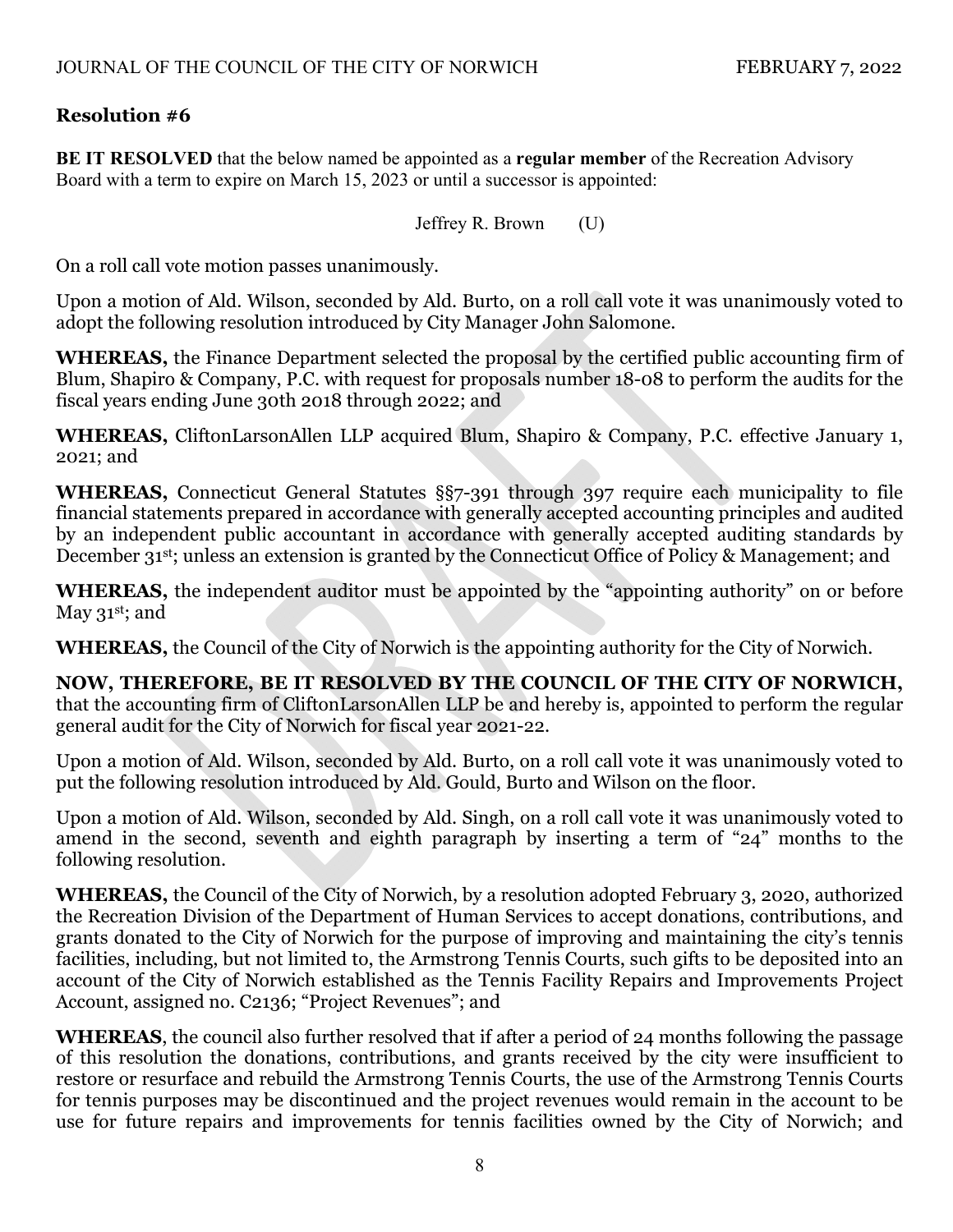## JOURNAL OF THE COUNCIL OF THE CITY OF NORWICH FEBRUARY 7, 2022

**WHEREAS**, fundraising efforts were disrupted and made more difficult by the COVID-19 pandemic which manifested its presence in Connecticut in March of 2020 and continues; and

**WHEREAS**, the COVID-19 pandemic notwithstanding, the City of Norwich Recreation Advisory Board and the Norwich Tennis Committee, which it established, have raised funds for this purpose which have been deposited into an account of the city of Norwich; and

**WHEREAS,** plans for restoring the court and related work have been developed; and

**WHEREAS**, with the assistance of further fundraising and additional funding through the American Rescue Plan Act the restoration of the Armstrong Tennis Courts as a community recreation facility should be viable; and

**WHEREAS**, the City of Norwich Recreation Advisory Board has requested and recommends the fundraising period and the Board's involvement in the restoration of the Armstrong Tennis Courts be extended for 24 months.

**NOW THEREFORE BE IT RESOLVED BY THE COUNCIL OF THE CITY OF NORWICH,** that the period of 24 months set out in its resolution adopted February 3, 2020 with respect to this project and any decision with respect to the use of the Armstrong Tennis Courts be extended for an additional period of 24 months; and

**BE IT FURTHER RESOLVED BY THE COUNCIL OF THE CITY OF NORWICH,** that, at the request of the City of Norwich Recreation Advisory Board the term of the Ad Hoc Norwich Tennis Committee be extended for 24 months or the duration of this Armstrong Tennis Courts Restorations Project, whichever comes first.

On a roll call vote motion passes unanimously.

Upon a motion of Ald. Gould, seconded by Ald. Wilson, on a roll call vote it was unanimously voted to adopt the following resolution introduced by Mayor Nystrom, Ald. Gould, Ald. Neuendorf and Ald. Wilson.

**WHEREAS,** the Norwich Harbor Management Commission and the Greater Norwich Area Chamber of Commerce will be co-producing the "Rock the Docks 2022", a series of concerts to be held at Howard T. Brown Park from 6:00 P.M. to 8:00 P.M. and the "Rockin the Green," a Friday night series of acoustic concerts to be held at the Norwichtown Green from 6:00 P.M. to 8:00 P.M.; and

**WHEREAS**, the "Rock the Docks" concert shall be held on the following dates:

Wednesday, July 6, 2022 Wednesday, July 13, 2022 Wednesday, July 20, 2022 Wednesday, July 27, 2022 Wednesday, August 3, 2022 Wednesday, August 10, 2022 Wednesday, August 17, 24 & 31, 2022 (Rain Dates if needed); and